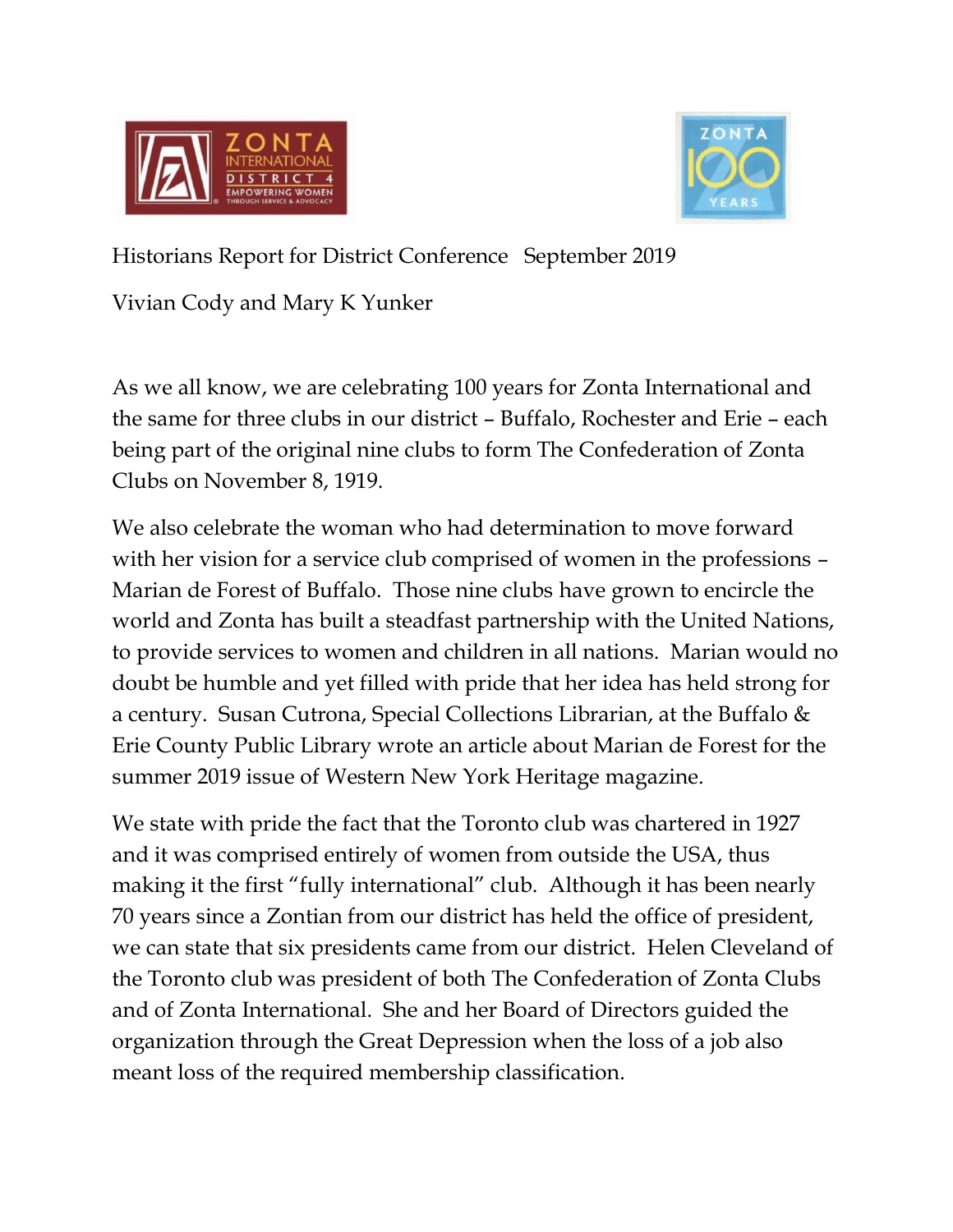District clubs were encouraged to hold events and celebrate throughout the centennial biennium. They were encouraged to go through their own club's history – brief histories can be found on the district website. The district website has been redesigned making it more interactive for members. Some clubs held readings of the play Little Women, written by Marian de Forest (whose name is engraved, with other authors, into the sidewalk along-side the newly developed outdoor reading area adjacent to the Buffalo and Erie County Public Library). Community leaders have been honored during special club and public celebrations. With all these events, it was hoped that clubs would make use of media in all forms to share the history of their club and of Zonta International.

During the spring Workshops of 2019, attendees had the opportunity to create a square to be sewn in to a Centennial Quilt. The Governor, the Lt. Governor and six Area Directors have overseen the impressive "Traveling Flag" project – club presidents are signing a blue and white flag, with the centennial emblem on it. All clubs were asked to provide material to be placed in the Time Capsule that will eventually go beneath the statue known as The Spirit of Womanhood in Delaware Park, which honors Marian de Forest.

As part of the September Conference celebration, a video has been created to explain the beginning of Zonta as well as Marian's story, there will be a Zonta/District history power point during the conference, the Zonta International Service Projects display boards have been updated, tables will have items pulled from archives to share with attendees, a special 100 years' timeline of display boards was created showing development of the clubs. There are pre –conference tours: around the city of Buffalo, focusing on Marian (a wreath will be placed at her headstone) and to Seneca Falls to the National Women's Hall of Fame. The popular Zonta Store enables clubs to raise funds. It is also where basket raffles take place for our District to raise funds for the Amelia Earhart Fund. A special reception was held to honor our International Representative, Judy Gorton, from Australia.